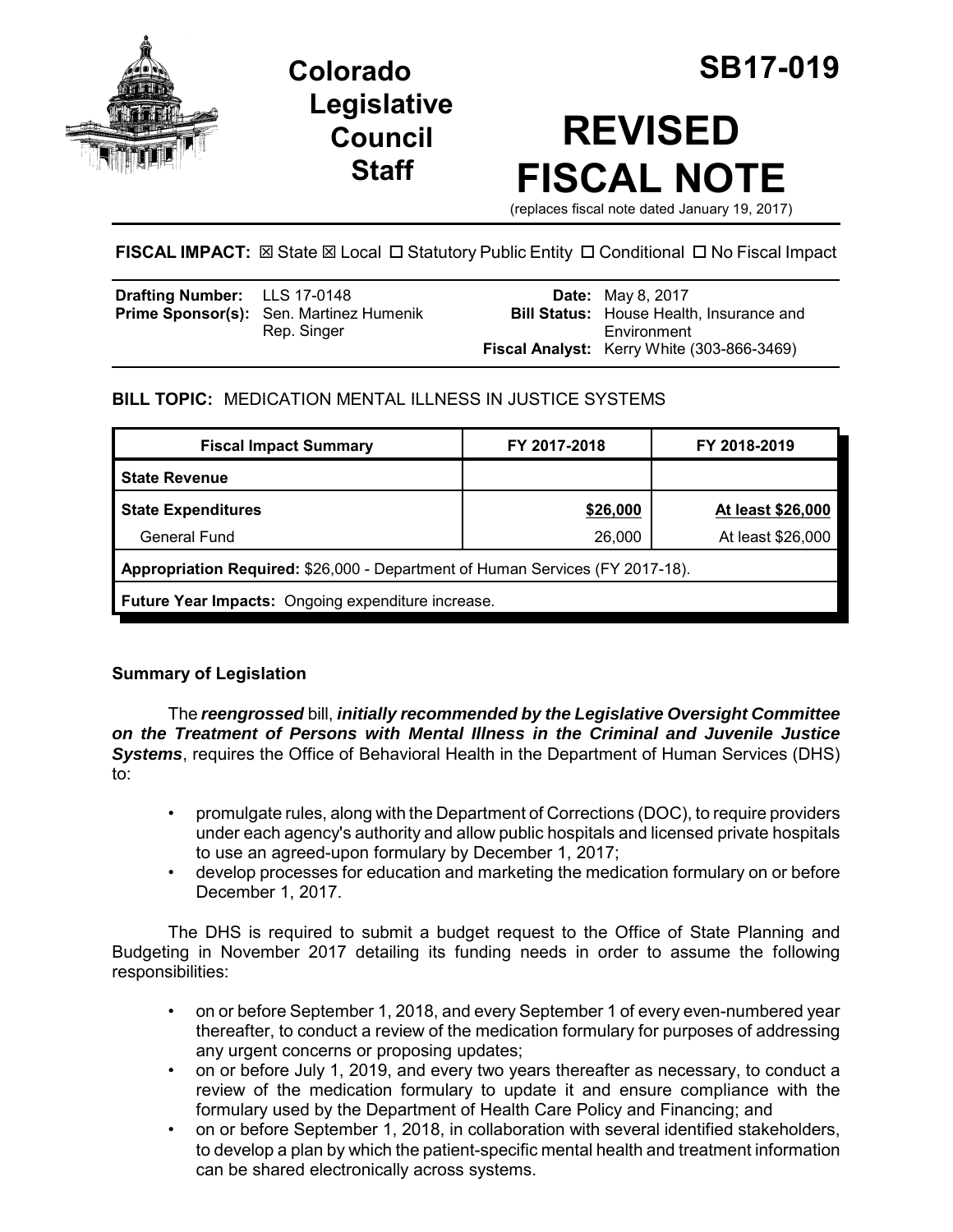May 8, 2017

DHS is also required to:

- encourage providers to utilize cooperative purchasing from the formulary to maximize cost savings; and
- study and develop options for collaboration with local county jails to coordinate medication purchasing and develop, in partnership with the Behavioral Health Transformation Council, a medication purchasing plan on or before September 1, 2018.

In addition, the bill requires the DOC, county jails, community mental health centers, the Division of Youth Corrections in the DHS, and other providers to share patient-specific mental health care and treatment information, provided that federal and state confidentiality requirements are met, including the federal Health Insurance Portability and Accountability Act (HIPAA). Beginning in January 2019, the DHS and DOC are required to report annually to specified committees of the General Assembly on use of the formulary and collective purchasing as part of their annual SMART Act hearings.

## **State Expenditures**

**The bill increases General Fund costs in the DHS by \$26,000 per year, beginning in FY 2017-18.** Beginning in FY 2018-19, costs and workload are increased for multiple agencies. The exact costs have not been estimated and are anticipated to be requested as part of the FY 2018-19 budget process.

*Department of Human Services.* The DHS will have costs of \$24,000 per year for medical consultant services related to the development and monitoring of the medication formulary. This cost is based on 120 hours of consultant services at a rate of \$200 per hour. The DHS will also have costs of \$2,000 per year to create and disseminate outreach material to providers and staff concerning the use of the formulary. The fiscal note assumes similar costs will be incurred in future years, but the exact amounts have not been estimated.

In addition to formulary review, the fiscal note assumes that costs will increase for staff to oversee implementation and provide ongoing review and management of the bill's requirements. Costs will also increase to develop an electronic system to share patient-specific information as required by the bill. The specific costs for these elements will be requested in November 2017 once planning for the bill's implementation occurs. Based on earlier estimates, the fiscal note assumes costs will be at least \$500,000, but will depend on the specifics of the system designed.

*Department of Personnel and Administration.* The bill may increase workload in the Department of Personnel and Administration (DPA) to administer group purchasing by mental health providers. Assuming the DPA may use its existing pharmaceutical group purchasing agreement for this purpose, any workload impact is assumed to be minimal.

*Correctional facilities.* To the extent that the new formulary differs from the existing formulary used by the DOC and the Division of Youth Corrections in the DHS, costs for offender medical services may increase or decrease. However, assuming any differences between the formulary are minor, no significant impact is expected. Workload in the DOC and the Division of Youth Corrections may increase for its staff to share patient medical records with other agencies and providers.